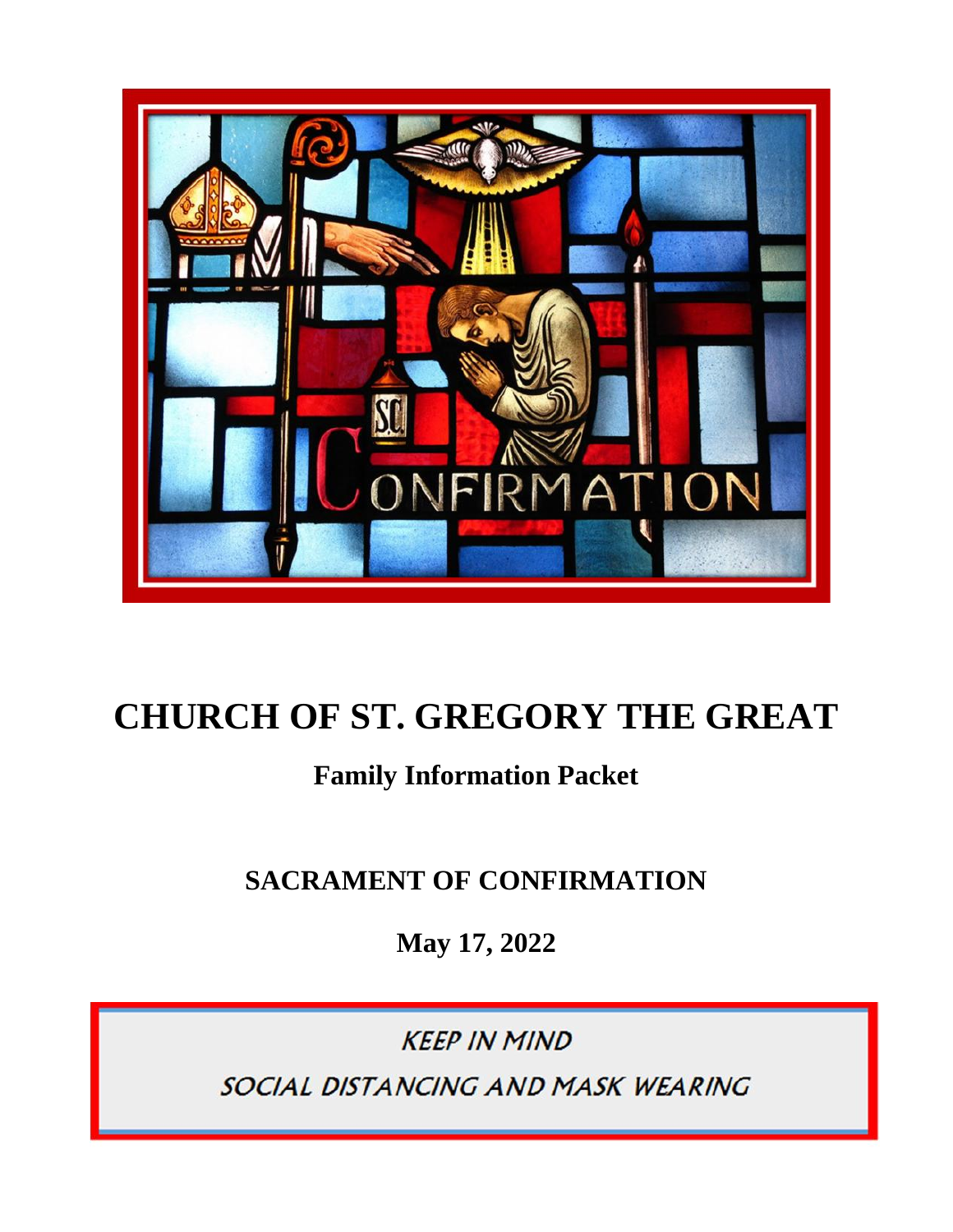### **Saint Gregory the Great Catholic Church Guidelines for Confirmation Procedures**

#### **CANDIDATE COMMITMENT FORM**

The Candidate Commitment Form must be completed and returned to the Religious Education office by **November 30, 2021.** Must be filled in completely or it will not be accepted.

#### **CONFIRMATION CANDIDATE DOCUMENTATION FORM**

The Confirmation Candidate Documentation Form must be completed and returned to the Religious Education office by **March 21, 2022**. **Must be filled in completely or it will not be accepted**. This form officially enrolls the student as a candidate in the Confirmation Program at Saint Gregory the Great Catholic Church. The information will be recorded in the Parish Sacrament Registry.

#### **PERMISSION TO PHOTOGRAPH**

The Permission to Photograph Form must accompany the Confirmation Candidate Documentation Form and be returned to the Religious Education office by **March 21, 2022.** This form grants permission for your child to be included in Confirmation Celebration photos/video.

### **CLASS PARTICIPATION AND REQUIREMENTS**

Assessments: Children will take assessments for each week's lesson and submit it to the Catechist no later than the end of day Saturday each week. Following this 8-week period, children will take a final exam covering this Confirmation material.

#### **SERVICE**

Service commitments require conviction, good will, enthusiasm, generosity, and responsibility. Candidates are asked to select a service project in the areas of Church, Family, and/or Community. They are encouraged to view this as the beginning of a lifetime of service to others. The Service Project information was given out to all the students in the  $7<sup>th</sup>$  grade. A Confirmation Service Log was provided to record service activity for Religious Education students. This Confirmation Service Log must be reviewed and signed by the candidate's parents and returned to the Religious Education Office by **February 28, 2022**. Consideration will be given due to the limitation imposed by this pandemic.

#### **SACRAMENT OF RECONCILIATION**

Confirmation candidates are required to celebrate this Sacrament of Reconciliation prior to the reception of Confirmation. **Confession will be the responsibility of the Confirmandi. Confessions are heard at St. Gregory the Great on Tuesday & Wednesday from 6:30 – 7:30 pm., or Saturday after 9:00am Mass.**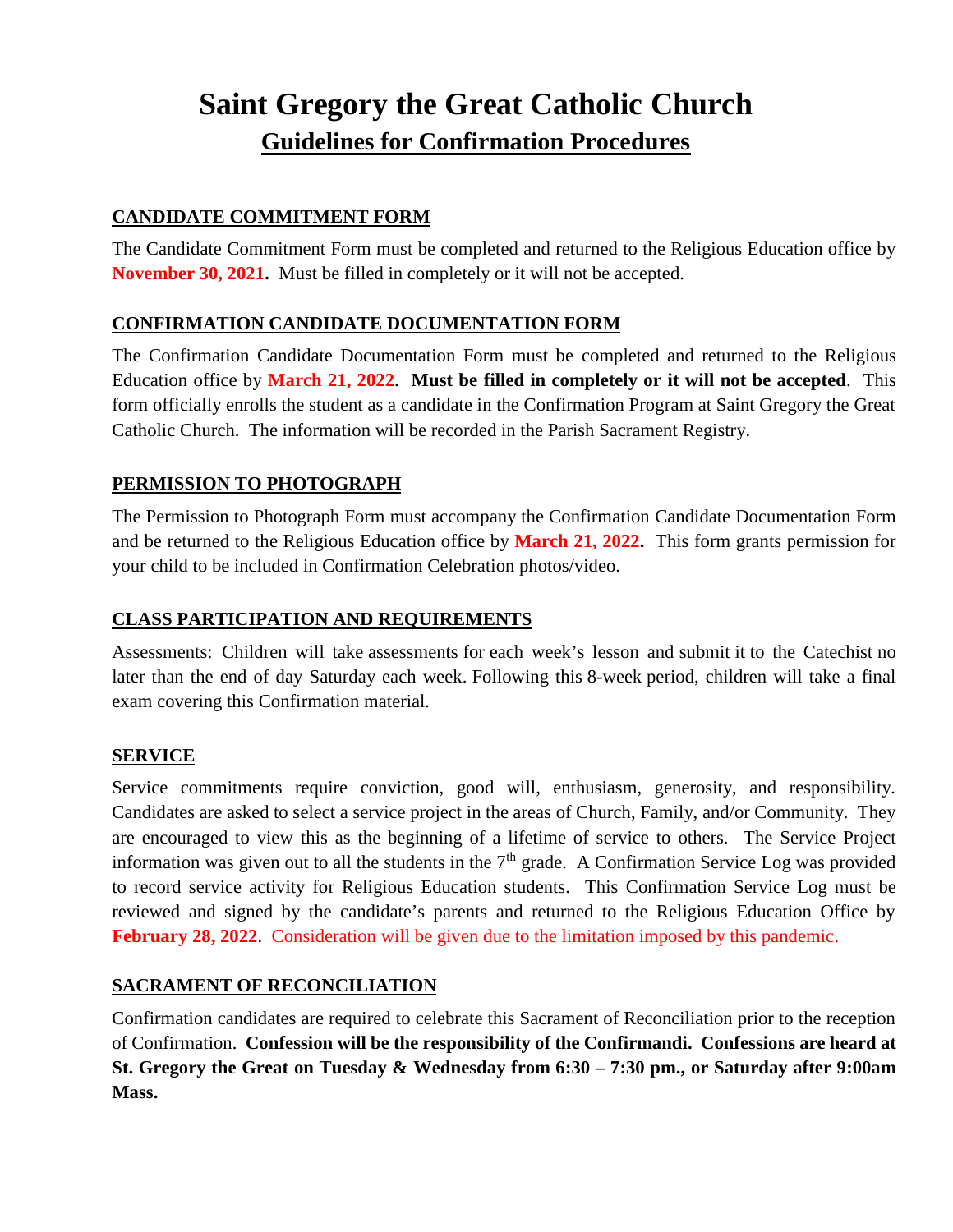### **SPONSOR CERTIFICATE/LETTER OF ELIGIBILITY**

All sponsors must have a letter of eligibility which can be obtain from the Parish office where you attend Mass. **Form is due February 28, 2022**. A certificate of eligibility is provided in this packet; however, the sponsor's parish may use their own form if desired. The certificate of eligibility submitted to the Religious Education office **must be original and contain the sponsor's parish raised seal of certification and name of the Confirmandi.**

#### **PROXY SPONSORS**

If the actual sponsor is unable to be present for the celebration, a proxy may stand in his/her place. A proxy must follow all guidelines of the actual sponsor. If using a proxy, please contact the Religious Education Office immediately at 609-587-1131, ext. 228. A candidate's own parent cannot be their sponsor or proxy.

### **CONFIRMATION ATTIRE**

Confirmation robes will be worn by all students. Boys are required to wear a dress shirt, tie, dress pants, and appropriate shoes. Girls are required to wear a modest dress or skirt & blouse and appropriate shoes.

### **ABSOLUTELY NO SNEAKERS OR FLIP-FLOPS.**

Sponsors are expected to dress properly and respectfully.

### **PICTURE TAKING**

This celebration is a sacred event and the primary focus should be on the joy of Confirmation. An atmosphere of respect and reverence is required. Personal picture taking during the entire celebration is permitted only from your pew.

### **CONTACT INFORMATION**

All forms should be returned to Saint Gregory the Great Office of Religious Education, 4680 Nottingham Way Hamilton Square, NJ 08690. If you have any questions, please contact the Religious Education Office (609) 587-1131, ext. 228 or chouck@stgregorythegreat.org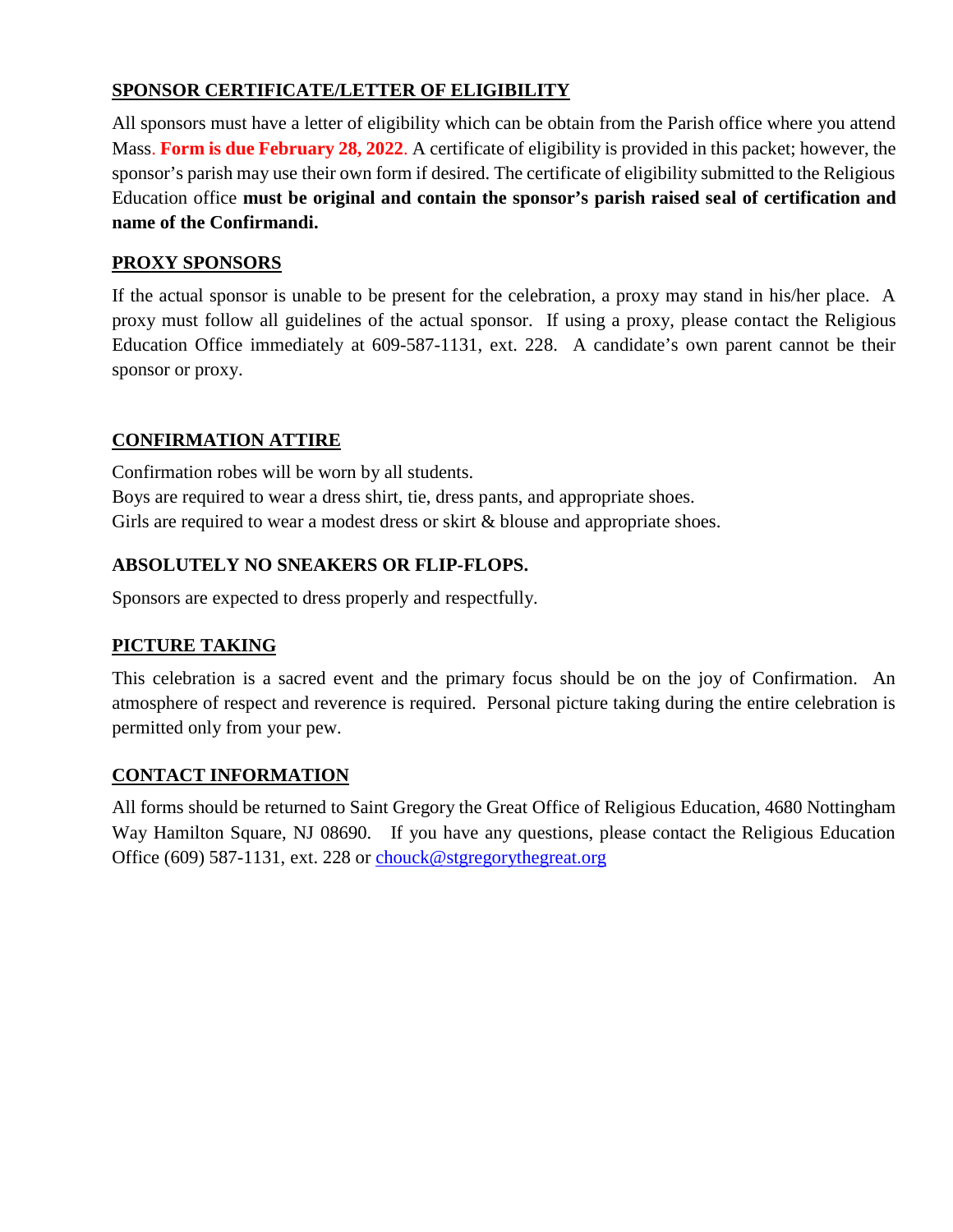

# CANDIDATE COMMITMENT

### *No one can say "Jesus is Lord", except by the Holy Spirit. - Corinthians 12*

As a baptized Catholic, I am preparing for reception of the Sacrament of Confirmation, by which I will be more perfectly bound to the Catholic Church and enriched with a special strength of the Holy Spirit to spread and defend the Faith as a witness of Christ.

### **As a candidate for Confirmation, I promise the following:**

- I will approach my Confirmation journey with an open mind and an open heart.
- I will fully participate in all Classroom or on-line Sessions and activities.
- I will be respectful of the leaders and facilitators of the program and show appreciation for their time and effort.
- I will show respect to those in my class who are on the journey with me.
- I will attend Mass every Sunday and on all holy days of obligation.
- I will receive the Sacrament of Reconciliation before my Confirmation.
- I will accept more responsibility in my family, parish, and community by putting my talents and gifts at the service of others.
- I will commit to daily prayer, praying especially for growth in faith, hope, and love.

As I make these promises, I ask God to give me the grace to be open to his plans for my life-plans he reveals to me in prayer, in my talents and aspirations, and in the encouragement of those who know and love me. I place myself in the loving embrace of the Father, Son, and Holy Spirit in asking for help in fulfilling this commitment.

Name of Candidate (Print) Signature of Candidate Date

\_\_\_\_\_\_\_\_\_\_\_\_\_\_\_\_\_\_\_\_\_\_\_\_\_\_\_\_\_\_\_\_\_\_\_\_\_\_ \_\_\_\_\_\_\_\_\_\_\_\_\_\_\_\_\_\_\_\_\_\_\_\_\_\_\_\_\_\_\_\_\_\_\_\_\_\_\_ \_\_\_\_\_\_\_\_\_\_\_\_\_\_\_\_\_\_\_

Witnessed by:

Signature(s) of Candidate's Parents/Legal Guardians

**DUE TO RELIGIOUS EDUCATION BY NOVEMBER 30, 2021**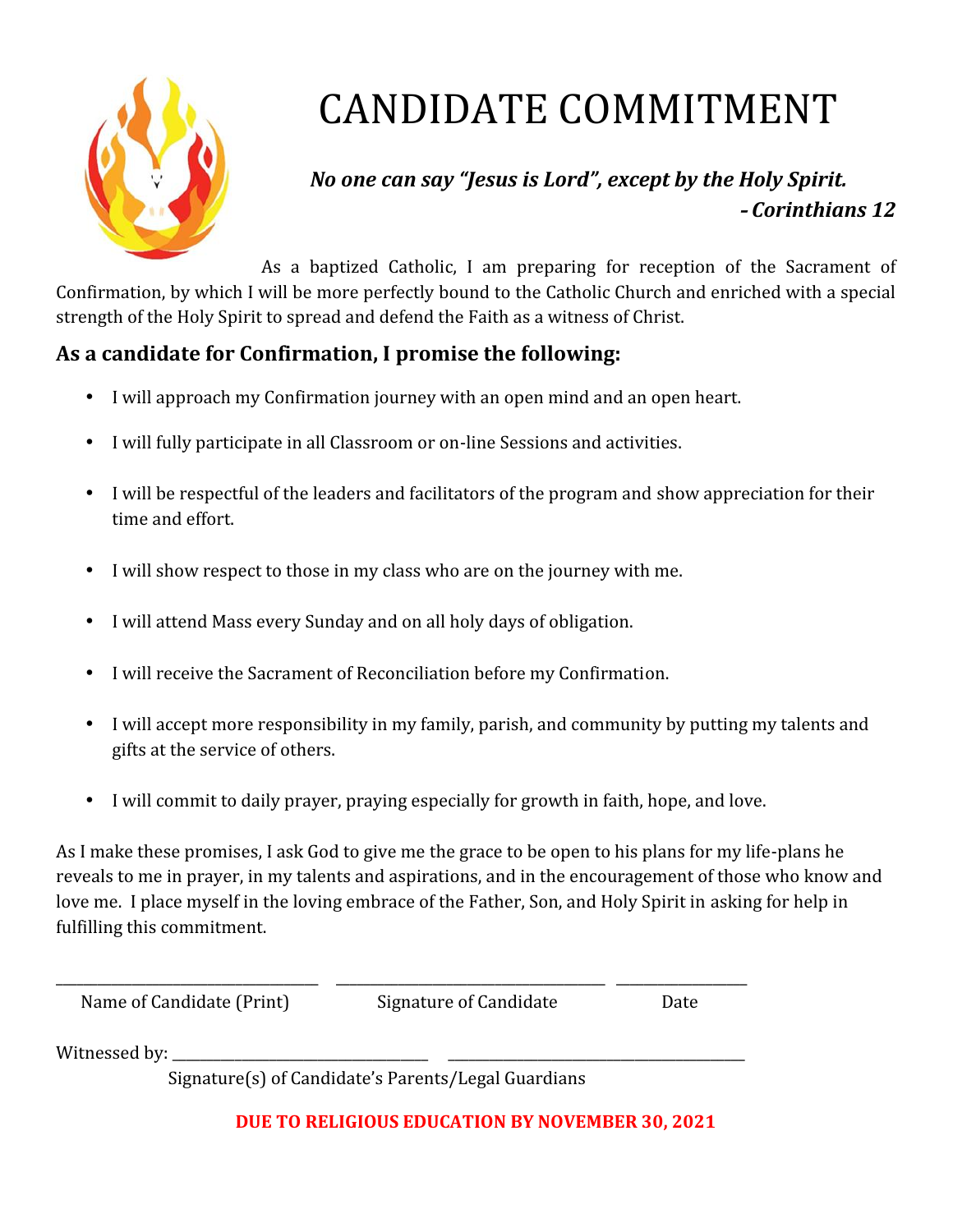### **Confirmation Candidate Documentation**

### THIS FORM IS TO BE COMPLETED BY A PARENT Please type or print clearly

This information has to be recorded not only in our parish records, but also in the parish of Baptism, if the candidate was not baptized at St. Gregory the Great Church.

### **Please return to the Religious Education Office by March 21, 2022**

|                                                                  | Candidate's Name*<br>*Candidate's name must match baptismal certificate unless there was a legal name change. In the case of a |
|------------------------------------------------------------------|--------------------------------------------------------------------------------------------------------------------------------|
| legal name change, we will need the documentation to support it. |                                                                                                                                |
|                                                                  | <b>Confirmation Name</b>                                                                                                       |
|                                                                  |                                                                                                                                |
|                                                                  |                                                                                                                                |
|                                                                  |                                                                                                                                |
|                                                                  |                                                                                                                                |
| Date of Baptism                                                  | 1<br>(Do not return this form unless this info. is filled in. Must have month/day/year)                                        |
|                                                                  |                                                                                                                                |
|                                                                  |                                                                                                                                |
|                                                                  | (Street, city, state, zip-code)                                                                                                |
|                                                                  | Father's Name                                                                                                                  |
|                                                                  |                                                                                                                                |
| Mother's Name<br>First Name<br>Maiden Name<br>Maiden Name        |                                                                                                                                |

Please fill in all information This is extremely important for our records.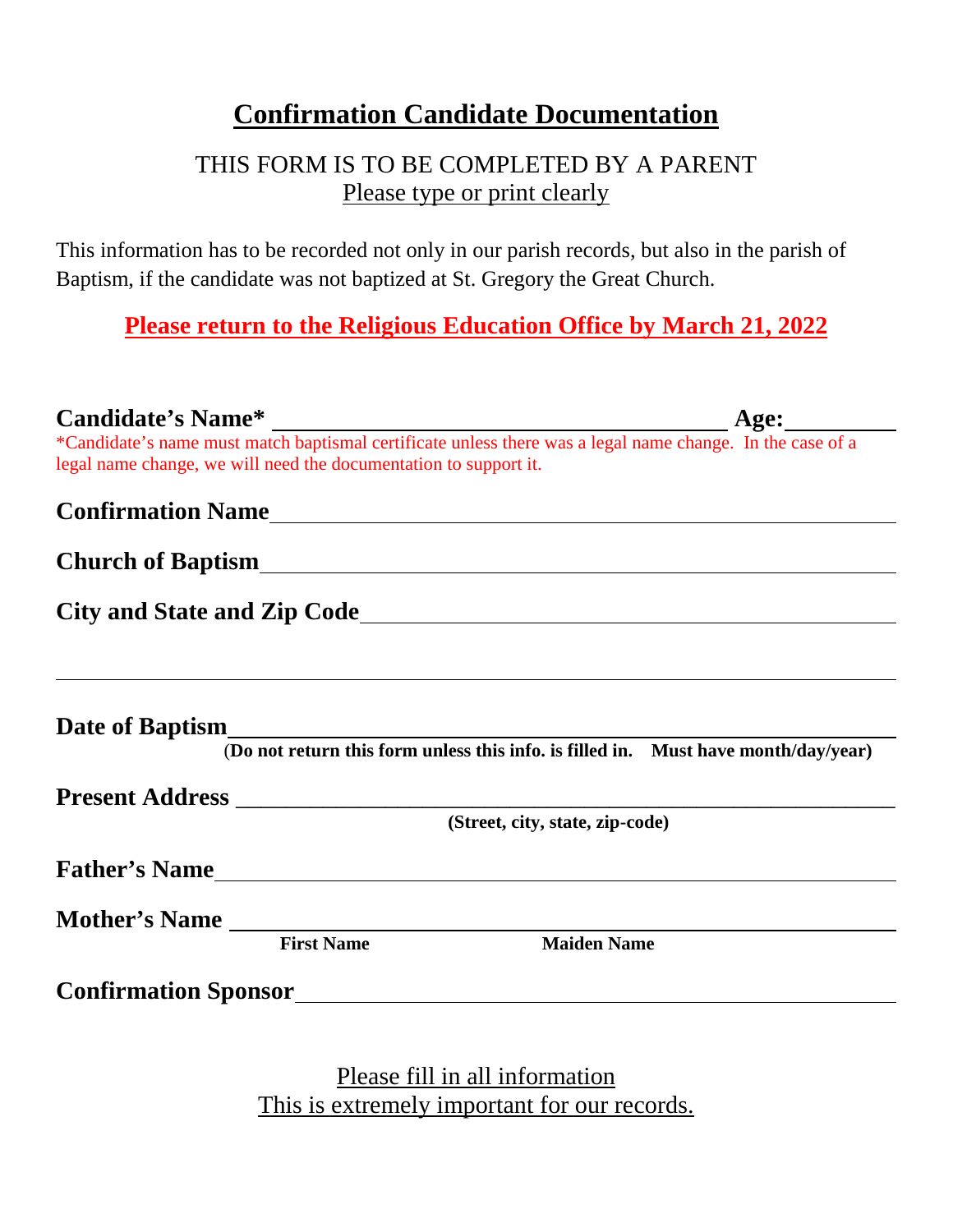### Overview of Confirmation Program **Important Dates**

### CONFIRMATION ROBE MEASUREMENT REQUIRED OF ALL CANDIDATES

*Please return this form to the St. Gregory the Great Religious Education Office no later than February 25, 2022*

Please provide an exact measurement of your child's height to ensure a proper fit The Parish is not responsible for errors in measurements resulting in an incorrect size.

Candidate Name: \_\_\_\_\_\_\_\_\_\_\_\_\_\_\_\_\_\_\_\_\_\_\_\_\_\_\_\_\_\_\_\_\_\_\_\_\_\_\_\_\_\_\_\_\_\_\_\_\_\_\_\_



### **May 17, 2022**

**Confirmation 4:00 pm** (Students SGGA & Rel. Ed. Monday 4:30pm Session) **Arrive no later than 3:30 to sign in and to be seated.**

**Confirmation 6:00 pm** (Students Monday 6:30pm, Wed. 4:30pm & 6:30pm Sessions) **Arrive no later than 5:30 to sign in and to be seated.**

**\*Confession before Confirmation will be the responsibility of the Confirmandi.**

**Confessions are heard at St. Gregory the Great on Tuesday & Wednesday from**

**6:30 – 7:30 pm.**

| 8 <sup>TH</sup> GRADE CONFIRMATION DATE |                              |                                                                                |             |
|-----------------------------------------|------------------------------|--------------------------------------------------------------------------------|-------------|
| <b>Confirmation</b>                     | <b>Tuesday, May 17, 2022</b> | 4:00 PM<br><b>SGGA Students &amp;</b><br>Rel. Ed. Monday 4:30pm Session        | You will be |
|                                         |                              | $6:00 \text{ PM}$<br>Rel. Ed. Students Monday 6:30pm &<br>Wed. 4:30pm & 6:30pm | Seat it.    |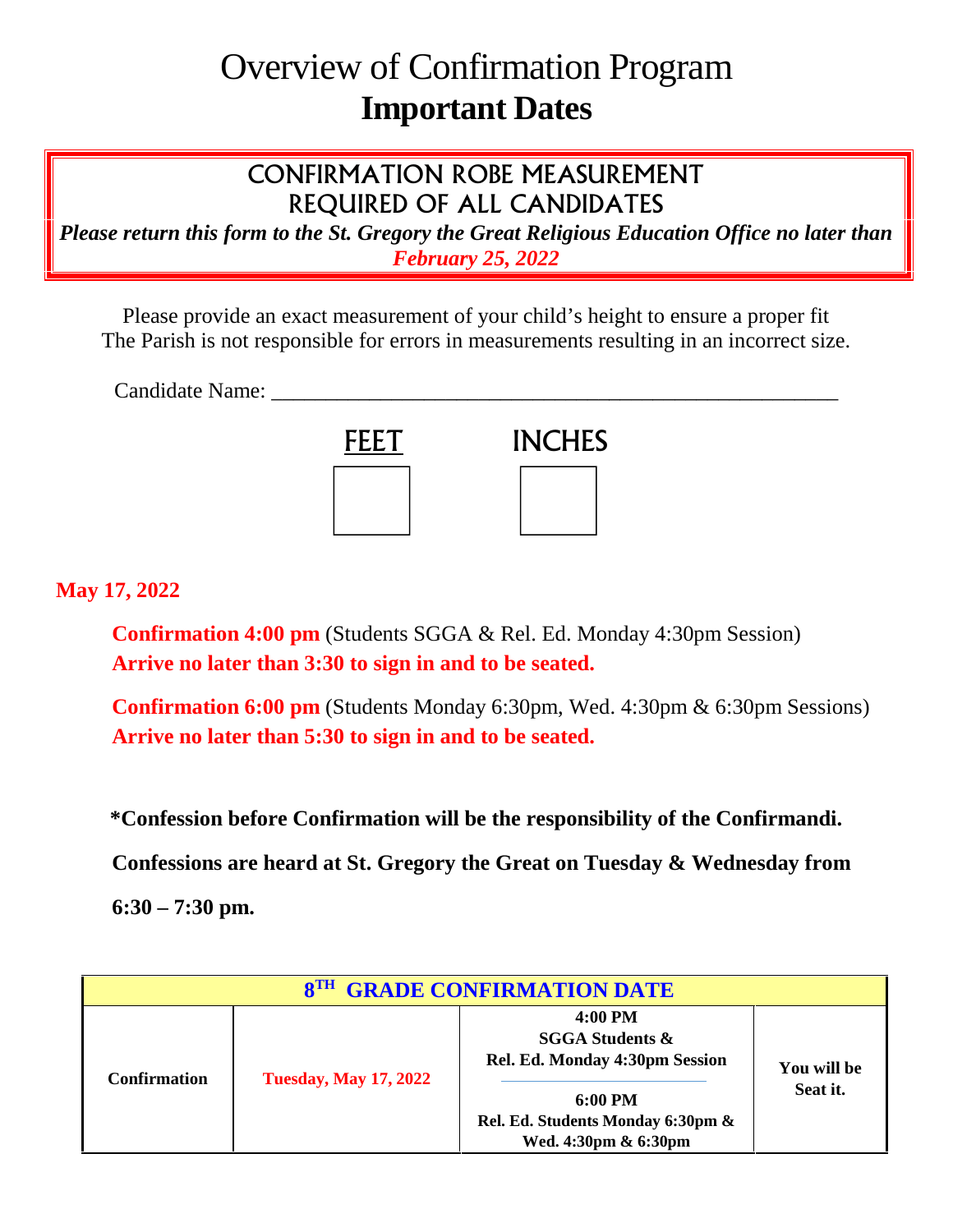### **Certification of Sponsor**

### **The Role and Eligibility of the Sponsor (Diocese of Trenton) (Please attach Letter of Eligibility to this form)**

### **Role:**

A sponsor must be a person who knows the candidate and can help him/her during this time of preparation for Confirmation and can share his/her own faith. The sponsor should be living in accord with the teachings of the Catholic Church. This selection should be indicated at the beginning of the candidate's immediate preparation. Ideally, it should be someone who has been already involved in the spiritual formation of the candidate, such as a godparent or member of the local parish. It will be necessary for the sponsor to attend the Confirmation rehearsal and celebration. Parents are not eligible to be sponsors of their children (1983, Code of Canon Law.)

### **Eligibility**: A sponsor:

- Must be sixteen years old.
- Must belong to the Catholic Church and have been initiated in the sacraments of Baptism, Confirmation, and Holy Communion.
- Not be bound by any canonical penalty legitimately imposed or declared. *This indicates that Catholics publicly living in an invalid marriage (not according to the Church regulations) and those who are cohabitating (living together without marriage) are ineligible.*
- May be the same sponsor the individual had at Baptism.
- May be a new sponsor selected specifically for Confirmation.
- May be either male or female for any candidate.

### **SPONSOR DOCUMENTATION:**

| Student's Name:   |  |
|-------------------|--|
| Sponsor's Name:   |  |
| Sponsor's Parish: |  |
| Parish's Address: |  |

- **If your sponsor is a member of St. Gregory the Great Parish**, **you need to provide a Certificate of Eligibility, you can obtain a letter from the Religious Education office.**
- **If your sponsor is not a member of St. Gregory the Great Parish**, he/she **will need** to obtain a **Certificate of Eligibility** from his/her parish, stating that he/she is eligible to serve as a sponsor for Confirmation. **Please have the Certificate sent to you and attach it directly to this page**

### **This form is due by February 28, 2022**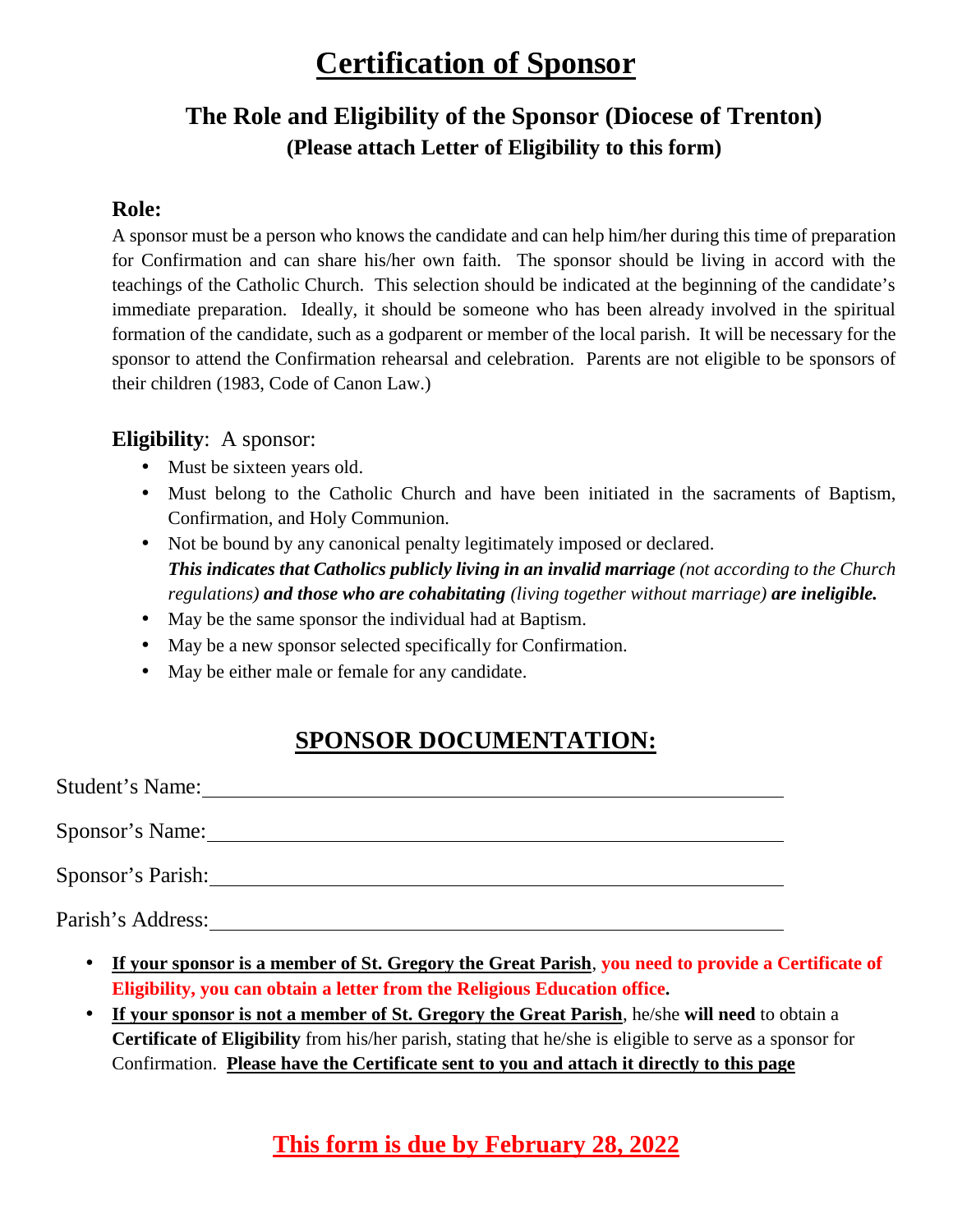# **St. Gregory the Great Religious Education Permission to Photograph**

Dear Parent/Guardian:

St. Gregory the Great Religious Education will highlight activities and accomplishments of our students and catechists in various media outlets. It will be our policy **not** to publish the addresses of our students, but to periodically use these images in religious education materials and videos. We may also post these photos to our St. Gregory the Great Religious Education website and parish Facebook page. Additionally, throughout the school year, many photos from school masses, events, and holiday parties will be added to the St. Gregory the Great website.

I **DO** agree to allow St. Gregory the Great Religious Education Office to use photographs of my child/children in any religious education materials, in print or online.

I **DO NOT** agree to allow St. Gregory the Great Religious Education Office to use photographs of my child/children in any religious education materials, in print or online.

| <b>Email:</b>            |  |
|--------------------------|--|
| <b>Parent Signature:</b> |  |

| Da<br>ıte' |  |
|------------|--|
|            |  |

### *Please return this form to the St. Gregory the Great Religious Education Office no later than March 21, 2022*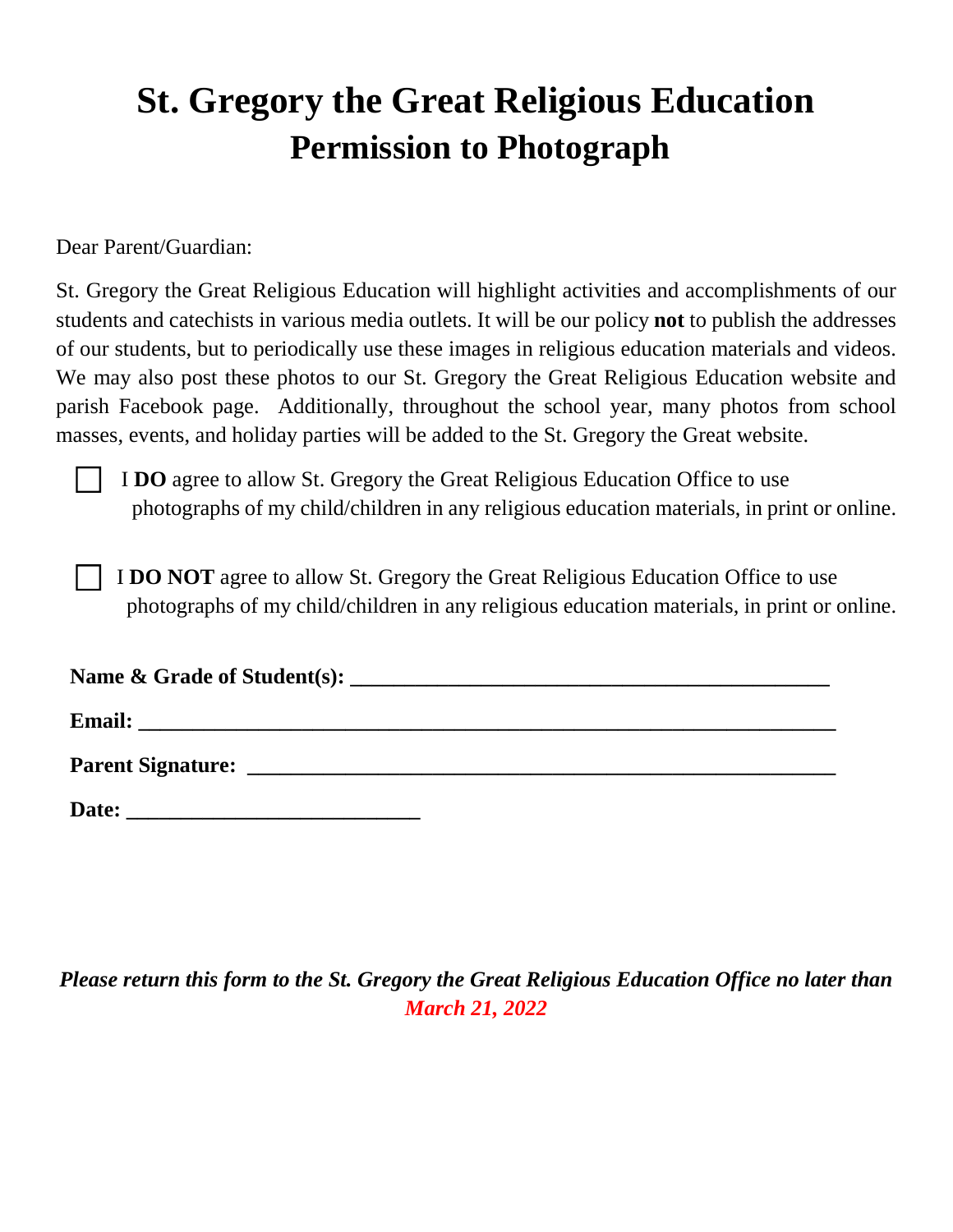### **Important Dates for Confirmation Students**

### **NOVEMBER 30, 2021 CANDIDATE COMMITMENT FORM** The Candidate Commitment Form must be completed and returned to the Religious Education office. Must be filled in completely or it will not be accepted.

**FEBRUARY 25, 2022 CONFIRMATION ROBE MEASUREMENT** REQUIRED OF ALL CANDIDATES. Form to be return to the St. Gregory the Great Religious Education Office. *This will delate your child Confirmation if not received by due date.*

### **FEBRUARY 28, 2022 SERVICE HOURS**

This Confirmation Service Log must be reviewed and signed by the candidate's parents and returned to the Religious Education Office. Consideration will be given due to the limitation imposed by this pandemic.

### **FEBRUARY 28, 2022 SPONSOR CERTIFICATE/LETTER OF ELIGIBILITY**

The certificate of eligibility submitted to the Religious Education office must be original and contain the sponsor's parish raised seal of certification and name of the Confirmandi.

### **MARCH 13, 2022 THE BEGINNING OF IMMEDIATE PREPARATION LESSONS FOR CONFIRMATION**

### **MARCH 21, 2022 CONFIRMATION CANDIDATE DOCUMENTATION FORM** The Confirmation Candidate Documentation Form must be completed and returned to the Religious Education office. Must be filled in completely or it will not be accepted. The information will be recorded in the Parish Sacrament Registry.

### **MARCH 21, 2022 PERMISSION TO PHOTOGRAPH** The Permission to Photograph Form must accompany the Confirmation Candidate Documentation Form and be returned to the Religious Education office.